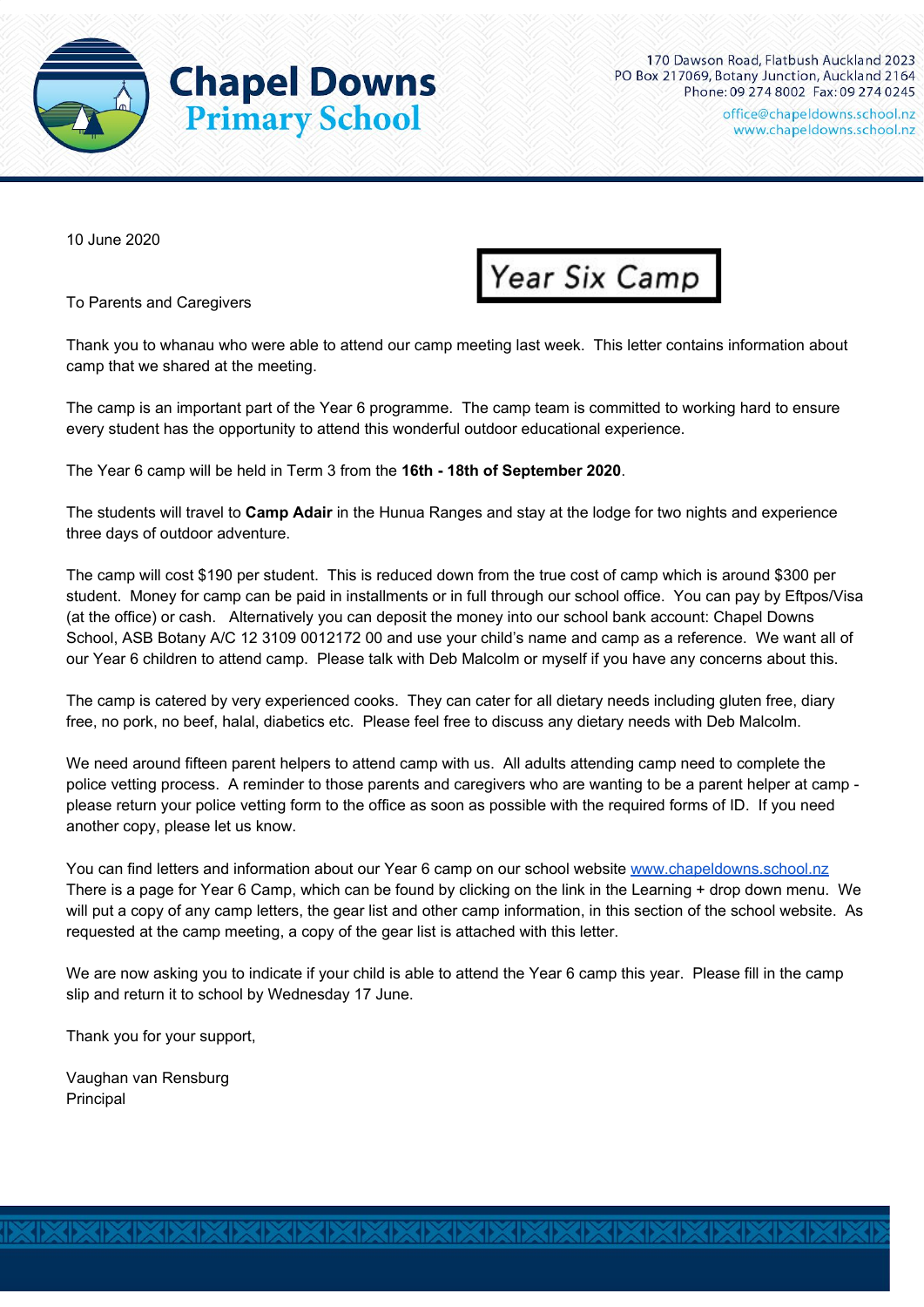

170 Dawson Road, Flatbush Auckland 2023 PO Box 217069, Botany Junction, Auckland 2164 Phone: 09 274 8002 Fax: 09 274 0245

office@chapeldowns.school.nz www.chapeldowns.school.nz

## Camp Adair Gear List 2020

## **All items to be clearly named**

| • Packet of biscuits<br>Cut lunch and drink for<br>Wednesday<br>• Sleeping bag<br>Under sheet<br><b>Blanket</b><br>Pillow<br>Toothbrush<br>Toothpaste<br>Soap<br>Face cloth<br>Shampoo<br>Brush/comb<br>$\bullet$ 2 Towels<br>Drink bottle<br>3 Large plastic bags<br>Book (optional) | $\bullet$ Underwear x 4<br>$\bullet$ Socks x 4<br>• Shorts $x 2$<br>• T-shirt $x$ 3<br>• Long trousers $x$ 2<br>• Shoes $x \, 2$ (1 pair suitable for<br>walking)<br>Swimming togs<br>$\bullet$ Sun hat<br>• Waterproof jacket<br>Old clothes for confidence course |
|---------------------------------------------------------------------------------------------------------------------------------------------------------------------------------------------------------------------------------------------------------------------------------------|---------------------------------------------------------------------------------------------------------------------------------------------------------------------------------------------------------------------------------------------------------------------|
|---------------------------------------------------------------------------------------------------------------------------------------------------------------------------------------------------------------------------------------------------------------------------------------|---------------------------------------------------------------------------------------------------------------------------------------------------------------------------------------------------------------------------------------------------------------------|

**Do not bring: iPods, iPads, digital devices, mobile phone, radios, electronic games or money.**

**Absolutely no lollies/sweets, extra food or bubble gum.**

**XIXIXIXIXIXIXIXIXIXIXI**